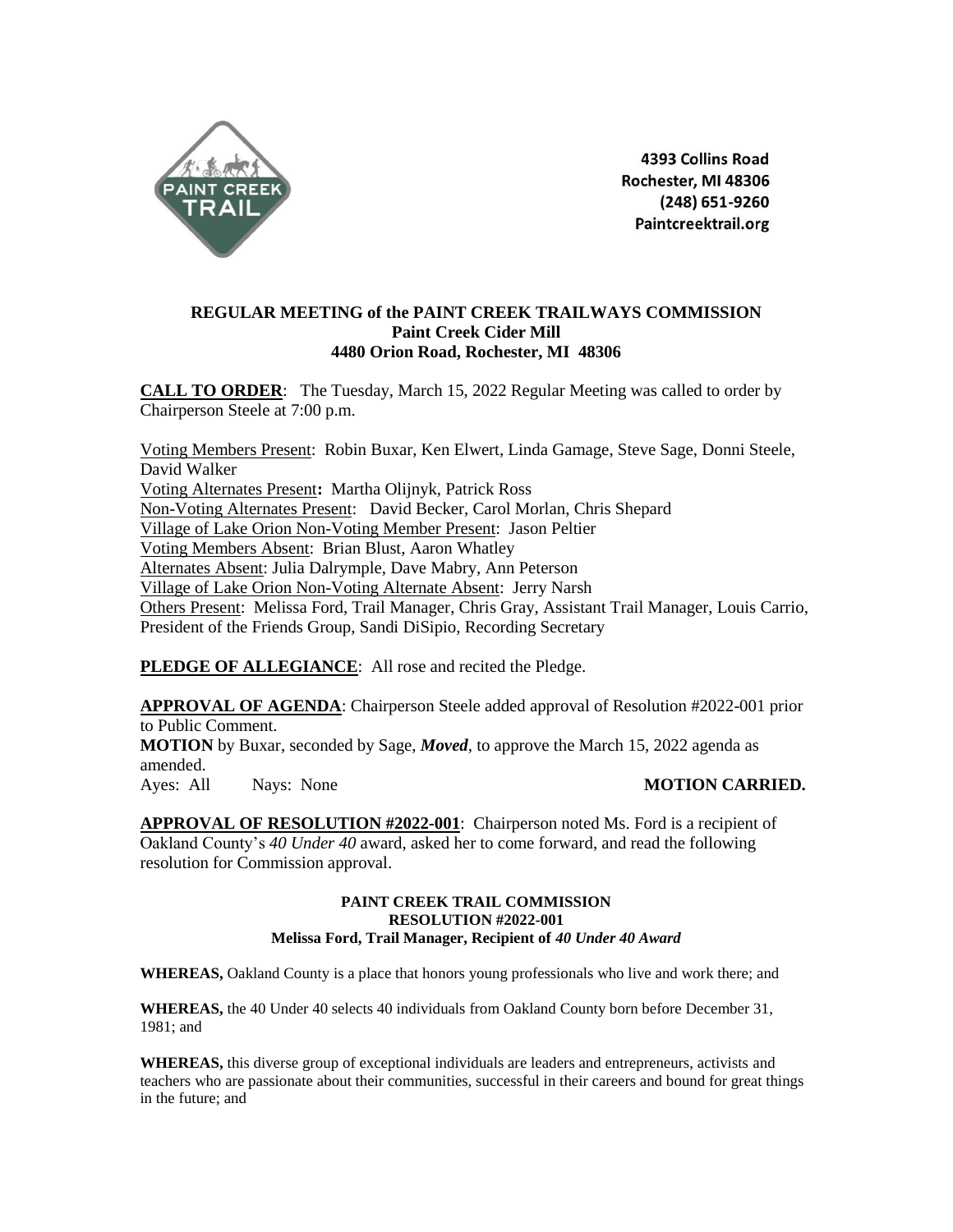**WHEREAS,** these individuals embody the Oakland Together message that blends talent, skill and excellence with a commitment to public service; and

**WHEREAS,** Melissa's commitment to high work quality and her dedication to the Paint Creek Trail and the Commission has proven to be a great asset to the Commission, Interlocal Communities and to the trail users and henceforth is recognized by Oakland County for her hard work, leadership and positive influence.

**NOW, THEREFORE, BE IT RESOLVED,** that the Paint Creek Trailways Commission does hereby recognize Melissa Ford as a recipient of the *40 Under 40 Award* and her achievements and contributions as Trail Manager to the Paint Creek Trailways Commission.

**BE IT FURTHER RESOLVED,** that the Paint Creek Trailways Commission extends to Melissa Ford our hopes for continued success as Manager for the PCTC and all her future endeavors.

The Commission congratulated Ms. Ford on this award and thanked her for all her work. Ms. Ford indicated she attended a reception tonight for all the recipients prior to the State of the County Address. A formal award ceremony will be held in the spring.

**MOTION** by Buxar, seconded by Walker, *Moved*, to approve Resolution #2022-001 as presented. Ayes: All Nays: None **MOTION CARRIED.** 

# **PUBLIC COMMENT**: None

## **CONSENT AGENDA**:

- a. Minutes February 15, 2022 Regular Meeting, approve and file
- b. Treasurers Report February 2022, receive and file

**MOTION** by Gamage, seconded by Olijnyk, *Moved*, to approve the Consent Agenda as presented.

Roll Call Vote:

Ayes: Buxar, Elwert, Gamage, Olijnyk, Ross, Sage, Steele, Walker Nays: None **MOTION CARRIED.** 

**APPROVAL OF INVOICES**: Ms. Ford presented the list of invoices totaling \$254.00. In addition to the recorder's fee, this amount includes credit card charges for the March GoToMeeting fee. Estimated unrestricted fund balance is \$93,000.

**MOTION** by Elwert, seconded by Buxar, *Moved*, that the invoices presented for payment are approved as presented in the amount of \$254.00 and orders be drawn for payment. Roll Call Vote:

Ayes: Buxar, Elwert, Gamage, Olijnyk, Ross, Sage, Steele, Walker Nays: None **MOTION CARRIED.** 

**DISCUSSION: Friends of the Paint Creek Trail**: Ms. Steele referred to the letter that was submitted by Mr. Carrio relative to his concerns about the sustainability of the group in its current state. A copy of this letter was included in the packet. Mr. Carrio came forward and stated everything he has to say is in the letter, and the bottom line is that he has a lot of concerns about the sustainability of the organization. When it was originally structured, it was very integrated with the Commission and a lot of those connection points have been lost over time. Mr. Carrio does not want to minimize the assistance he gets from Ms. Ford, Ms. Gray and the Commission, but as a  $501(c)(3)$ , he has a certain structure that has to be followed. He is concerned that too much responsibility has come to one person. He would like the group to go on forever, but doesn't think it's a good thing to have so much information and responsibility with one person. Mr. Becker asked Mr. Carrio what he thinks of the  $501(c)(3)$  status, if he thinks we should get out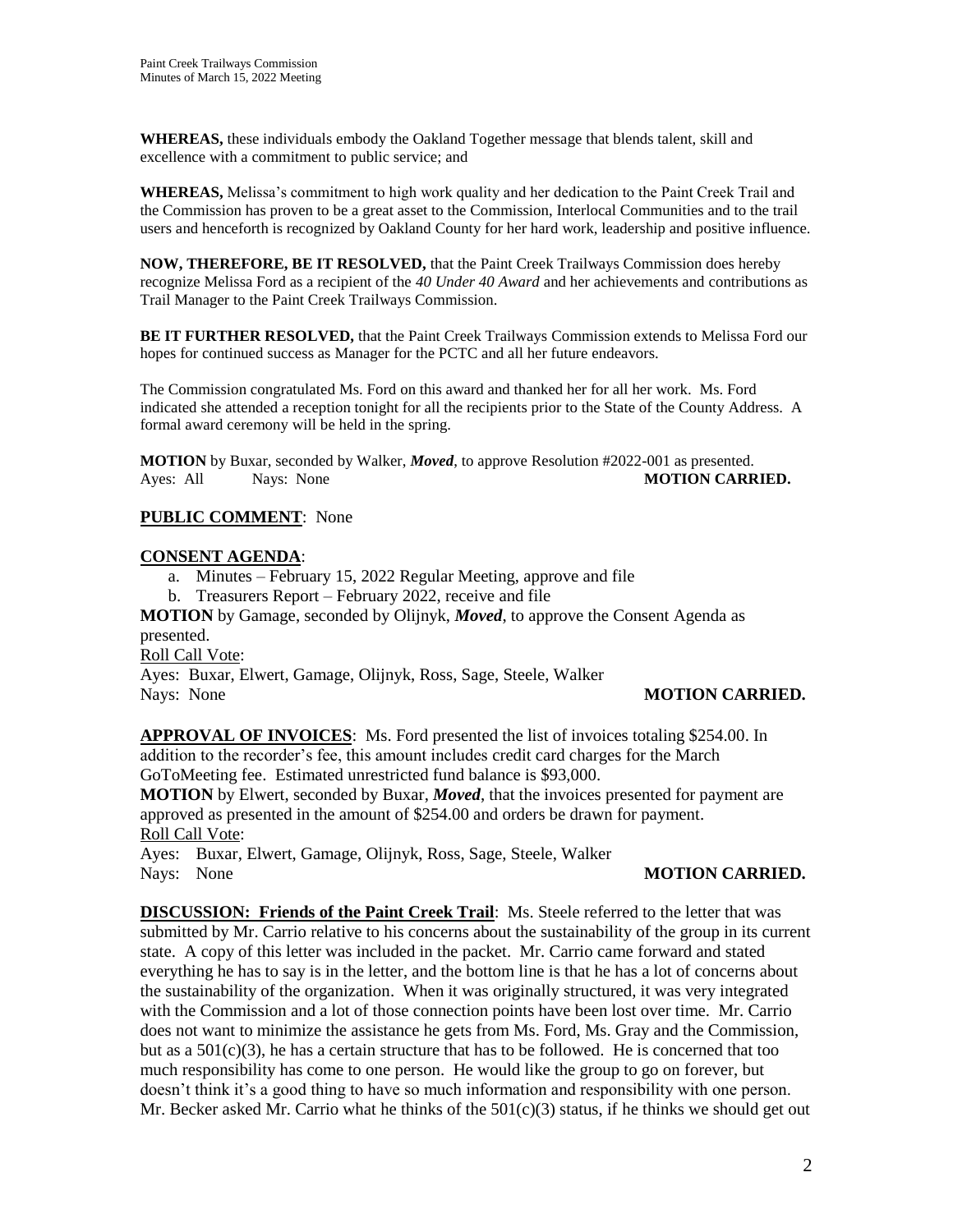of it or does he need more help with the legal work. Mr. Carrio said that would not be his first choice, as it's more than just the legal work and filing. He said if you look at the list of all the things that go into running the organization – basically he has all the knowledge of how that works. Relative to the  $501(c)(3)$ , there are certain compliance issues with that. Ms. Olijnyk said we had hoped this group would take off like the Friends of the Library, which is large and has a lot of people who are active, but we were never able to get it running on its own. What probably happened is that the group was started and then there was no one who wanted to run it. Ms. Myers wound up having to do this and then got her parents involved as she shouldn't be managing the Friends too. A small group of people started out with a big mailing list, but not a lot of people willing to do what needs to be done. Ms. Olijnyk feels this is still a problem or if it can be resolved, as it's really a problem of getting as many people active as we can so we have people that can turn over for different leadership, and not one or two people are running it every year. Mr. Carrio said he's been involved in the Friends Group almost from the beginning and has concluded if you have a specific project, you get energy around that event. When people sign up with the Friends, they want to do something on the trail, not the things that go into to supporting the organization. In looking at the list of tasks and who was responsible, even though Mr. VanDoorn was President, a lot of the work was done by Ms. Myers, his daughter. Mr. Walker asked if the structure of the Board of Directors is clearly defined in the by-laws. Mr. Carrio said this is clearly defined – it calls for seven directors, and the Board elects four officers as originally designed, but the Secretary and Treasurer was combined into one position. Mr. Walker asked if the by-laws call out who the seven directors were. Mr. Carrio said this wasn't specified, the way it worked out was there were two Trailways Commissioners on the Board. The Board members are elected every other year, and officers are elected annually. Ms. Pinkham asked if the Friends voted in the last couple of years to reduce the number of Board members. Mr. Carrio said the original document was amended, but there are still seven members. He has to file paperwork with the State of Michigan every year identifying who the Board members are. Mr. Elwert asked when the Friends Group was formed - Mr. Carrio indicated in 2010 they were formed as a  $501(c)(3)$  in order to get more grants and donations. Mr. Elwert commented the Trailways Commission voted to stay with the Community Foundation for the  $501(c)(3)$  function that they provide, so we essentially have two organizations doing the same role right now. The Friends does much more than the Community Foundation will do, but we have this function if we can raise the necessary funds. Ms. Gamage remembers two reasons the Friends was formed – one was for the  $501(c)(3)$  status for tax deduction purposes for donations and the other reason was a lot of people were contacting the office wanting to volunteer, but the Commission didn't have projects and it was a lot for the office to take on. We wanted to encourage a Friends Group to develop. She asked Mr. Carrio if he wants to continue with the  $501(c)(3)$  status or just continue as a Friends Group, and what his solution to the situation is. Mr. Carrio replied he would see the continuation of the  $501(c)(3)$  with a Board consisting of members from the Commission and general public, that Board meetings be held in conjunction with the Commission meetings, either before or after so people would be more engaged in running the Friends organization from the Commission, and more discipline to the meetings and information sharing to ensure the sustainability of the Friends Group. The volunteer aspect is a valid reason to continue the group, but do we want to migrate towards a volunteer organization to support a project or continue to do that and have the  $501(c)(3)$  as a corporate structure? The second option is Mr. Carrio's preference, but he doesn't believe it's sustainable as it currently is. This is not an emergency, but he's looking at the longer-range future of the organization. Ms. Steele is a little concerned about Commissioner and staff participation in the Friends organization because of the overlap. Ms. Gamage suggested looking into how other Friends Groups are managed and operated, as she thought Ms. Myers was just supposed to help the Friends Group get started and launch on their own, not necessarily that it would be inter-mingled. A lot of volunteer groups like this are struggling right now with growing older and no younger interest coming up. Ms. Gamage is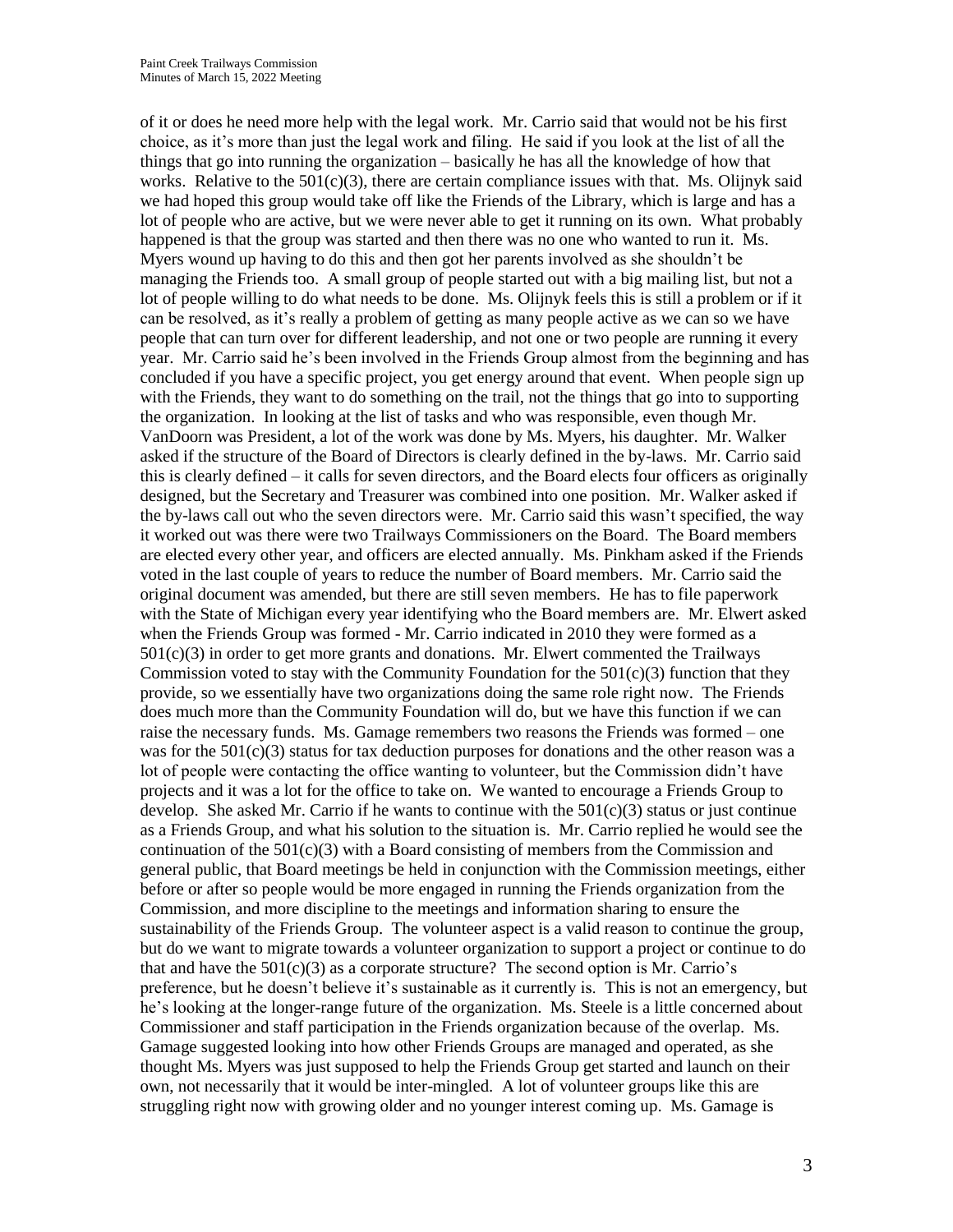concerned about the sustainability as well and suggested maybe a subcommittee be formed to explore how other Friends Groups operate. Mr. Carrio commented he's happy to do whatever he can as he enjoys it, so that's not the issue. He mentioned that being a  $501(c)(3)$  does serve a purpose when applying for a raffle or liquor license, or run events. It was used in getting grants for the Pollinator Garden, so if we had another project like that, status is an important role. Mr. Becker asked if Mr. Carrio had considered trying to combine with other trail Friends Group and make it larger to encompass all trails. Mr. Carrio has not explored this idea, but has attended some Clinton River Friends' meetings and interacted with Ms. Moran with the Polly Ann Trail, but the interests are different. With regard to sustainability, Mr. Sage asked if Mr. Carrio has considered amending the by-laws with regard to the Board – would that make it more manageable? What if the Commission dedicated projects to the Friends, e.g., Trails Day or the Bridge Walk – would that give this group purpose and vision to move forward? Mr. Carrio said getting volunteers is not that difficult when you have a project; it's harder getting volunteers for the administrative tasks. Mr. Elwert asked if the concern is getting more Board members or is it people to organize the other functions underneath that and if there is a membership fee. Mr. Carrio said it's both, and there is no membership fee. Chairperson Steele said an Ad Hoc Committee is one solution, another is having the Community Foundation take over the financial portion of it, and just having the volunteer portion remain with the Friends. As far as how her observations go, Ms. Ford said she sees Mr. Carrio's dilemma, that he does the majority of work, and there is a small group that does attend their meetings. There isn't really an incentive for membership; there isn't a fun night out or anything. If there was a membership fee, maybe we'd get people more engaged because they would have ownership if they were financially contributing to the organization. One way to sustain it is to have some kind of membership drive in a deliberate way. She doesn't know how much discussion Mr. Carrio has had with the membership at large that does attend the meetings. Mr. Carrio indicated he's done promotions, has the Facebook page, but not really a drive. They have a membership application and do receive one every month or two. They receive a nice welcome letter listing the next meeting and some of the projects, but then they lose interest. Ms. Buxar suggested maybe scheduling something fun before or after a meeting to get more interest. Mr. Becker asked if the numerous tasks listed in Mr. Carrio's letter could be combined into four or five categories of things to do, and ask people if they were interested in doing something that aligns with their expertise. Mr. Carrio agreed and will look into this. Ms. Gamage and Ms. Buxar volunteered for the Ad Hoc Committee. Ms. Buxar also nominated Mr. Mabry. The next Friends Group meeting is April  $14<sup>th</sup>$ at 6:30 p.m. The Ad Hoc Committee will attend this meeting and report back to the Commission at the next meeting.

**MOTION** by Gamage, seconded by Buxar, *Moved*, that an Ad Hoc Committee be formed to meet with the Friends Group to discuss ideas relative to this situation and report back to the Commission on how we might be able to help moving forward. Ayes: All Nays: None **MOTION CARRIED.** 

**DISCUSSION: National Trails Day**: Mr. Carrio said he has been meeting every other week with Mr. and Mrs. Peltier and Mr. Fisher, and worked with Ms. Ford to submit the application to Lake Orion for the permit which is still pending. He's applied for and received the raffle license. The liquor license application is being held until the permit is granted. The passport has been designed for merchant coupons and an outline explaining how it will work will be included. They will hand out the existing trail map to participants that will include an insert explaining the program itself and the agenda. The layout of where things will go has also been developed. Mr. Peltier has secured a few sponsors, but more are needed. Mr. Carrio asked Mr. Sage not to set up the meeting with the Rochester DDA until the permit has been approved. They've been working with the Lake Orion DDA, so they are aware of what is happening and are on-board with the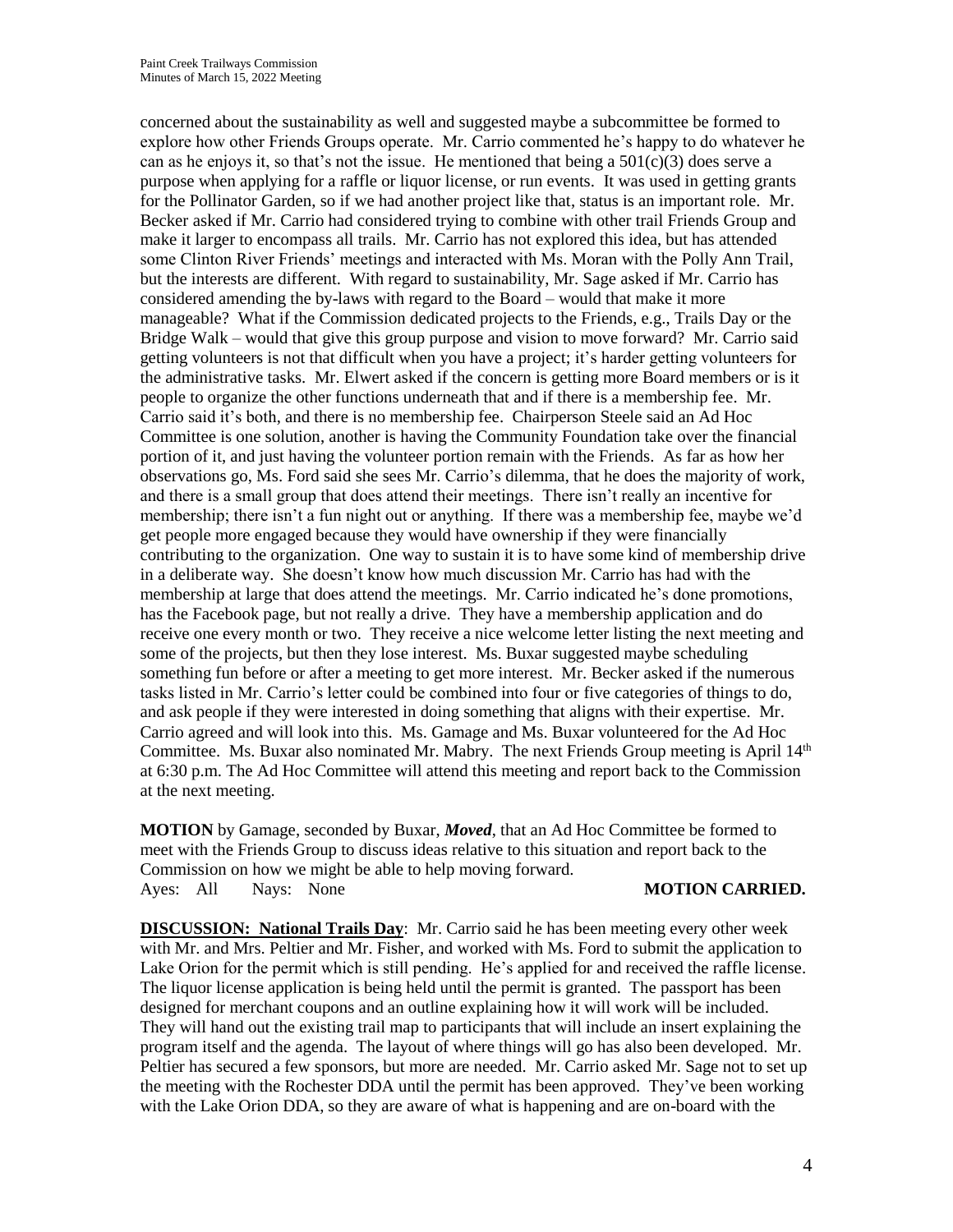event. There is a \$10 event fee to encourage more participants, and will rely on the sponsorships and sales at the event for the fundraising aspect. Optional T-shirts will be available for purchase. An Eventbrite site is in draft mode now; when someone signs up, they get the option to get a shirt and will receive a confirmation email with a release of liability form that can be printed and brought to the event to save time at the registration table. The next meeting is next Tuesday at 10:00 a.m. at Oat Soda – all are welcome. A 20-page planning document was submitted to Ms. Ford, with a one-page summary. Ms. Ford will send the one-page summary to all Commissioners. Relative to the Commission's role in the event, Ms. Ford explained they will share a booth with the Friends, and have a bike helmet decorating station for kids including stickers and markers. Information about the trail and etiquette will be available. She asked the Commission to pick up the cost for the stickers and markers (around \$100), as we would not be seeking sponsors other than what the Friends have secured.

**MOTION** by Walker, seconded by Buxar, *Moved*, to approve spending up to \$200 at staff's discretion to be used for stickers and markers to decorate kid's bike helmets at the event. Roll Call Vote:

Ayes: Buxar, Elwert, Gamage, Olijnyk, Ross, Sage, Steele, Walker Nays: None **MOTION CARRIED.** 

The members then discussed whether to sell bicycle bells, stickers and seed packets at the event or give them away. Ms. Ford and Ms. Gray will both be at the booth; another volunteer is probably needed to handle giving away or selling the other items. The stickers cost just under \$2.00, and Ms. Ford will check on the price of the bells to see what they would need to be sold for to cover our cost. More information will be provided at the next meeting. Mr. Shepard asked if the Commission has made use of the Rochester Hills Sign Shop for stickers. Ms. Ford indicated no, but will keep it in mind.

**DISCUSSION: Fundraising**: A memo was included in the packet. Ms. Ford said the Fundraising Committee met on March  $4<sup>th</sup>$  to discuss ways to raise money for the fund at the Community Foundation. Our Valentine's Day email campaign only resulted in one \$20 donation from a Commissioner. A donation button is now available on the website homepage. Some different ideas for events to raise funds were discussed – an Amazing Race-style Easter Egg Hunt on the trail using a game app similar to the GooseChase app used previously (staff is looking into the cost), a Dine to Donate at a local restaurant on a select day where trail supporters could dine in or carry out with a portion of the sales going to the Commission, and an auction with opportunities to bid on items such as a walk on the trail with a native plant expert, a tour of the Pollinator Garden with a master gardener, etc. Another idea explored was a 50/50 raffle at the Tour de Trail, but the Friends are already doing this. They also talked about the idea of preserving and maintaining green space as a reason why people should donate, and focusing on what the funds would be used towards, e.g., future projects, the upcoming bridge project, trail maintenance or future resurfacing. Ms. Ford asked the Commission for any ideas they might have or other fundraising activities they've participated in or heard about. Mr. Becker suggested the Donate Button give people a few categories they can donate to. Ms. Ford will check with the Community Foundation as they set this up, but the issue then is the money needs to be allotted to specific categories and we're restricting the funds at the Foundation. Ms. Olijnyk said the owner where she works has something he does with the Tigers where if a Tiger hits a triple, he will donate \$300 to a local charity - this happens during the whole season. He runs an ad that features the charities he donates to. Ms. Olijnyk talked to him about the Commission and he's willing to do it, he just has to figure out how it's going to work this year with the Tigers and what their requirements are for what counts as a charity. If we do that and it does work out, would it depend on being a 501(c)(3)? If interested, Ms. Olijnyk will check it out. Ms. Ford asked if it could be donated to the Community Foundation. Ms. Olijnyk said yes, but then all the press would be for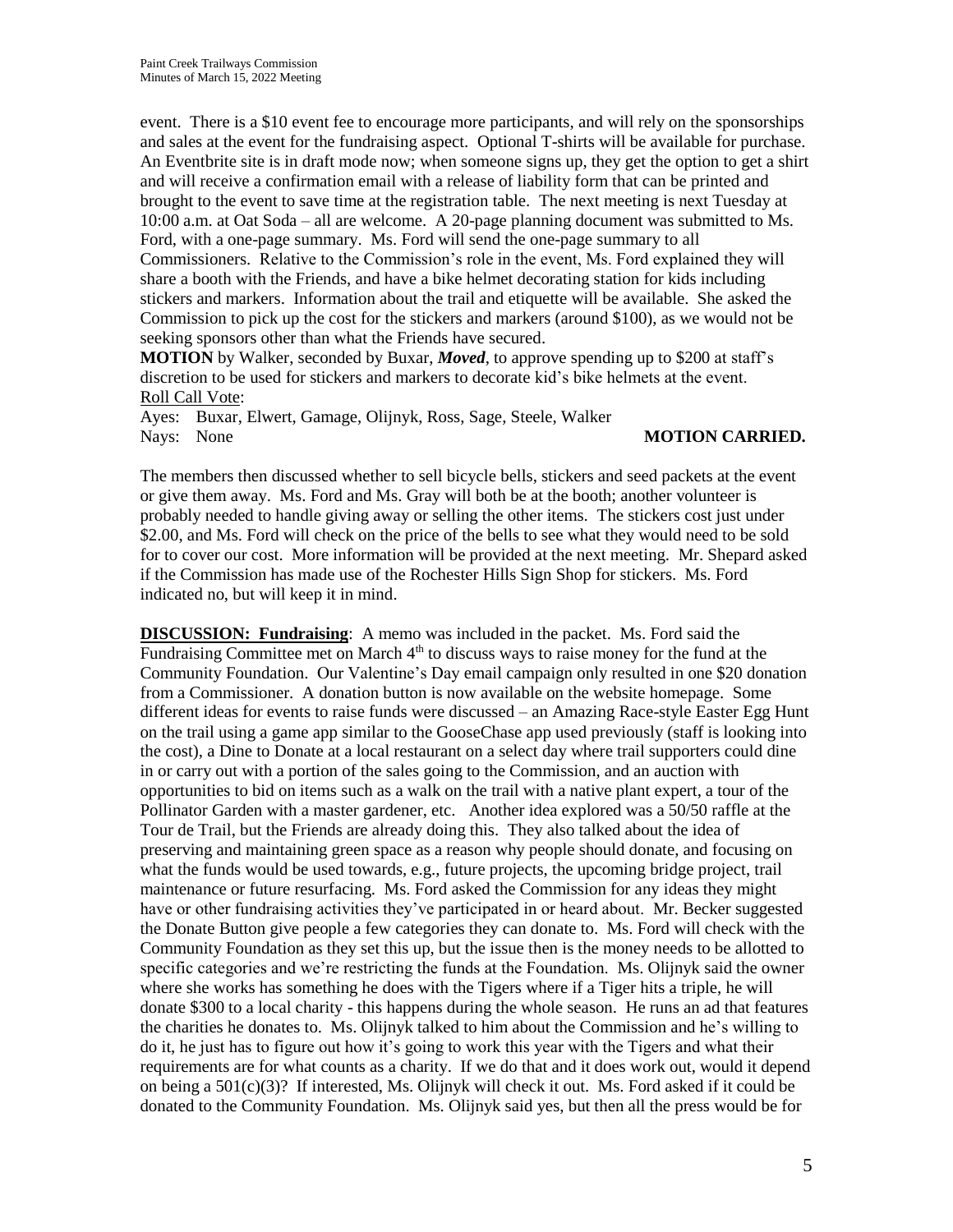the Community Foundation and not us. Ms. Steele asked why would it have to go into the Community Foundations' name if it is dedicated to us. Ms. Ford asked if it could be dedicated to the Trailways Commission fund at the Community Foundation? Mr. Elwert indicated Rochester Hills has numerous funds at the Foundation each with a specific name and the Foundation makes sure the funds go directly to that specific fund. Ms. Olijnyk will look into this option. Mr. Walker said people are looking for a cause  $-$  if we articulate a cause, the getter chance of getting their donation. He commented in Rochester Hills the recycle bank points earned through trash collection are aimed for institutions, and explained how the program works; the points are turned into dollars that are given to institutions of the resident's choice. He suggested an option could be the trail. Mr. Elwert said he would look into this possibility, but it might be too late for this year. Kroger and Meijer have similar options. Ms. Ford thinks you have to be a  $501(c)(3)$  to be a recipient. Ms. Ford indicated she reached out to Mr. Peltier to see if they would be interested in doing a Dine to Donate at Oat Soda; he would be interested but no further discussions have occurred. Mr. Peltier said it could be an evening event or a Saturday afternoon, a day when the participants could enjoy the trail and have a meal/take-out before or after. The event could be scheduled before Trails Day and another one in the fall. He could put a donate bucket in front of the restaurant. Ms. Steele thought maybe other businesses in town could be approached to put similar buckets out for donations. Ms. Gamage mentioned we had previously talked about auctioning off our old signs. Ms. Ford explained they are in storage but need to be cleaned up and all the hardware removed; staff wanted to take care of this, but has not had the time. Ms. Ford added at least two people are interested in buying them. Mrs. Peltier volunteered to help out. Mr. Sage asked to be notified when the Dine to Donate event is scheduled, and he will talk to Rochester businesses. Ms. Ford said she had a conversation with the owner of Paint Creek Tavern before COVID hit and they were interested in supporting the trail; she will reconnect with them. Ms. Gamage said for the  $30<sup>th</sup>$  anniversary of the trail, really nice tech shirts were made up and they completely sold out. She suggested marketing nice tech shirts or hats or car magnets as fundraising ideas. The Ad Hoc Committee will meet again to discuss options.

**MANAGER'S REPORT**: In addition to the written report, Ms. Ford said she's still in the process of getting the old road crossing signs removed. All payments from the member communities have been received for the year. She is still waiting on the Mounted Patrol contract from the Sheriff's Department. Ms. Ford talked to Mannik Smith about the mussel situation, and they indicated a mussel survey was not required by MDEQ/EGLE as part of the permit application process, which means either there was not a known endangered mussel or that they determined that the project scope would not affect them. Ms. Steele also looked into the Polly Ann Trail connector bridge project and found no mussel survey was required for that project. All materials for the audit have been prepared. The panel for the audio sign at the Wet Prairie Site is being reviewed. The Road Commission is going to be replacing the bridge at Dutton in 2023 and reached out to Ms. Ford because they wanted to know if people park at this lot. Ms. Ford indicated yes; we have a permit from the Road Commission to use this area as it's their space. This project is in the early design stage, but it sounds like it will impact the trail and the parking lot. The Road Commission will keep Ms. Ford informed of the project. Ms. Steele mentioned we've talked about future donations, e.g., trees. Ms. Ford indicated right now we have 21 people waiting to put a bench on the trail, and other than one or two at Paint Creek Junction, there aren't any more places to locate them. She's explored ideas for other memorials, like the bike racks or free little libraries. One idea suggested in the past is a memorial tree program, and Ms. Ford spoke with Oakland Township who discouraged this idea because of the amount of watering a new tree needs and that it's on the trail which would require bringing in water by truck with a tank to ensure survival. Ms. Steele said on the Polly Ann Trail, they have a garbage can donation, picnic tables and bike racks. Ms. Gamage suggested that memorial brick pavers could be explored if there is an appropriate location. This issue will be put on a future agenda.